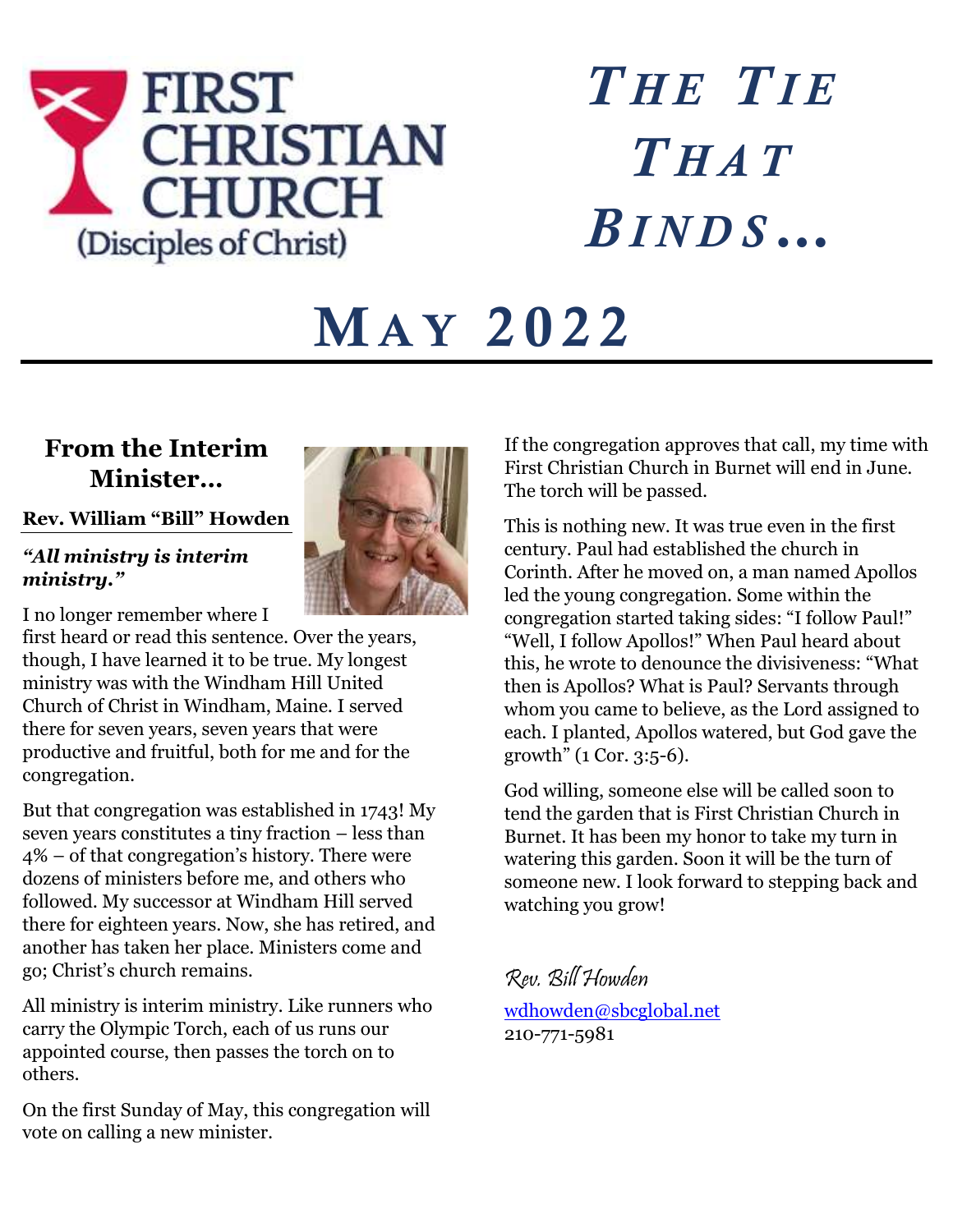

- Since February 24 2022, more than 5 million people have fled Ukraine.
- More than 7 million are internally displaced (having fled their homes, but remain within the country).
- The United Nations High Commissioner on Refugees (UNHCR) has declared a 'level 3' emergency in Ukraine - the highest level they have - and level 2 in the surrounding nations that are rendering aid.

The refugee and displacement crisis continues to affect predominantly women, children, and the elderly.

For more information, see the article posted on the bulletin board in the office hallway.





| Noisy Offering benefitting LACare Food<br>Pantry<br><b>Congregational Board Meeting Vote</b> |  |  |  |  |
|----------------------------------------------------------------------------------------------|--|--|--|--|
| <b>First Sunday Luncheon</b><br>Marilyn Petrick's Birthday                                   |  |  |  |  |
| Mother's Day                                                                                 |  |  |  |  |
| 6:30p Elder's Meeting                                                                        |  |  |  |  |
| 7:00p Board Meeting                                                                          |  |  |  |  |
| BBA/LRGV Area Assembly - Zoom                                                                |  |  |  |  |
| <b>Watch Party</b>                                                                           |  |  |  |  |
| June Newsletter Articles Due                                                                 |  |  |  |  |
| <b>Pentecost Special Offering</b>                                                            |  |  |  |  |
| Memorial Day - Office Closed                                                                 |  |  |  |  |
|                                                                                              |  |  |  |  |

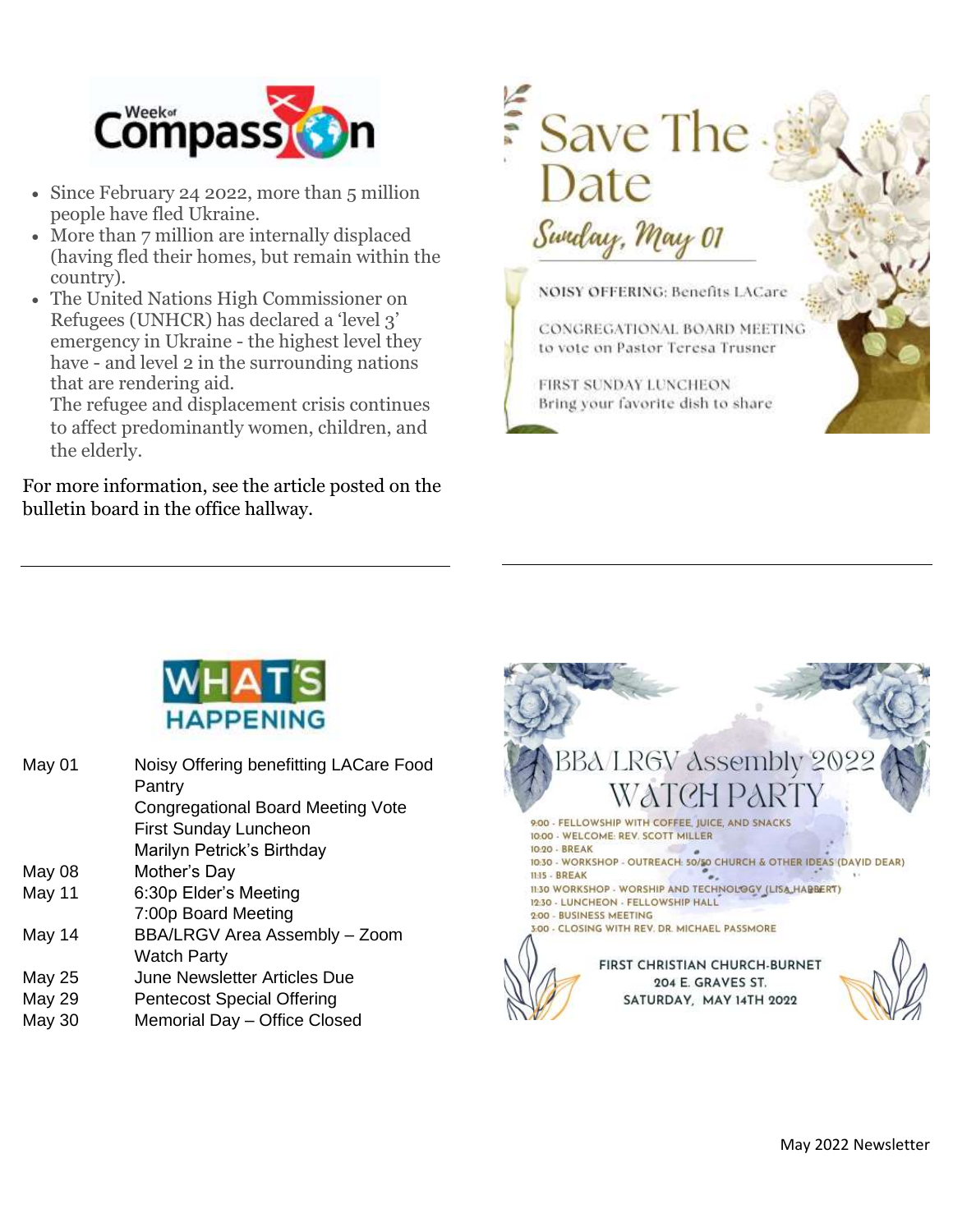

| May 8    | A Church of Goodness and Mercy |
|----------|--------------------------------|
|          | Psalm 23                       |
| May $15$ | A Church Where All Are Welcome |
|          | Acts $11:1 - 18$               |
| May 22   | A Church of Faithful Witness   |
|          | Acts $1:1 - 11$                |
| May 29   | A Church Beyond these Doors    |
|          | John 17: 20 - 26               |



*Isaiah 43:18 "Forget the former things; do not dwell on the past."*

Living in the past is a sure-fire way to spoil the present and sabotage the future. As human beings, we are both blessed and cursed with powerful memories. Some of them are really good and cause us to be cheerfully nostalgic. Other remembrances are very painful and can sometimes be unhealthy.

Letting go of the past is something that God calls us to do. It's not easy to accomplish, but neither is lumbering a lot of baggage which weighs us down emotionally, spiritually, and even physically.

God urges us to forget former things and not dwell on the past. His Son Jesus died painfully on the Cross, but God does not dwell on that terrible moment. Instead, He looks forward to the brightness of an eternal future where we will abide in His Kingdom and enjoy His everlasting love. This is why God wants us to let go of the past – so that we can look ahead to our future with Jesus.

## Thoughts from Grover & Teri,



As you all know, I am not one for talking in front of gatherings, but, I think, Grover makes up for that! From the first time we walked in the doors of FCC –

Burnet, you welcomed us and made us feel right at home.

Thank you so much for the wonderful farewell party, the beautiful cake, plaque, flowers and all the cards! It meant so much to us, to celebrate with our church family and friends. You are all very special to us and we've loved being a part of FCC – Burnet. We have enjoyed so many aspects of being a part of this church. The fellowship, women's and men's meetings, community outreach activities. One of my favorites was 'Monday's Kitchen,' I really enjoyed helping provide meals to those that needed a place to eat, enjoy conversation and just being with friends and learning about their stories. I will never forget little Maxine – twirling and singing Frozen's – Let It Go! She would give me a tiny kiss or hug when I saved her a donut with sprinkles. What a sweetie girl, I will remember her always and continue to pray for her family. I enjoyed our women's meetings, but the Christmas parties were some of my favorites, like the time we all went to Lisa's and shared stories about our cherished Christmas ornaments. Another time, we sang the Twelve Days of Christmas and just a few years ago, Brenda read The Night Before Christmas and we laughed so much, because we could not get the grasp of how and who our gifts were to be passed to. Was it to the right or to the left? So many wonderful and joyful memories. I enjoyed being secretary for two years and have just enjoyed being a part of such a special church.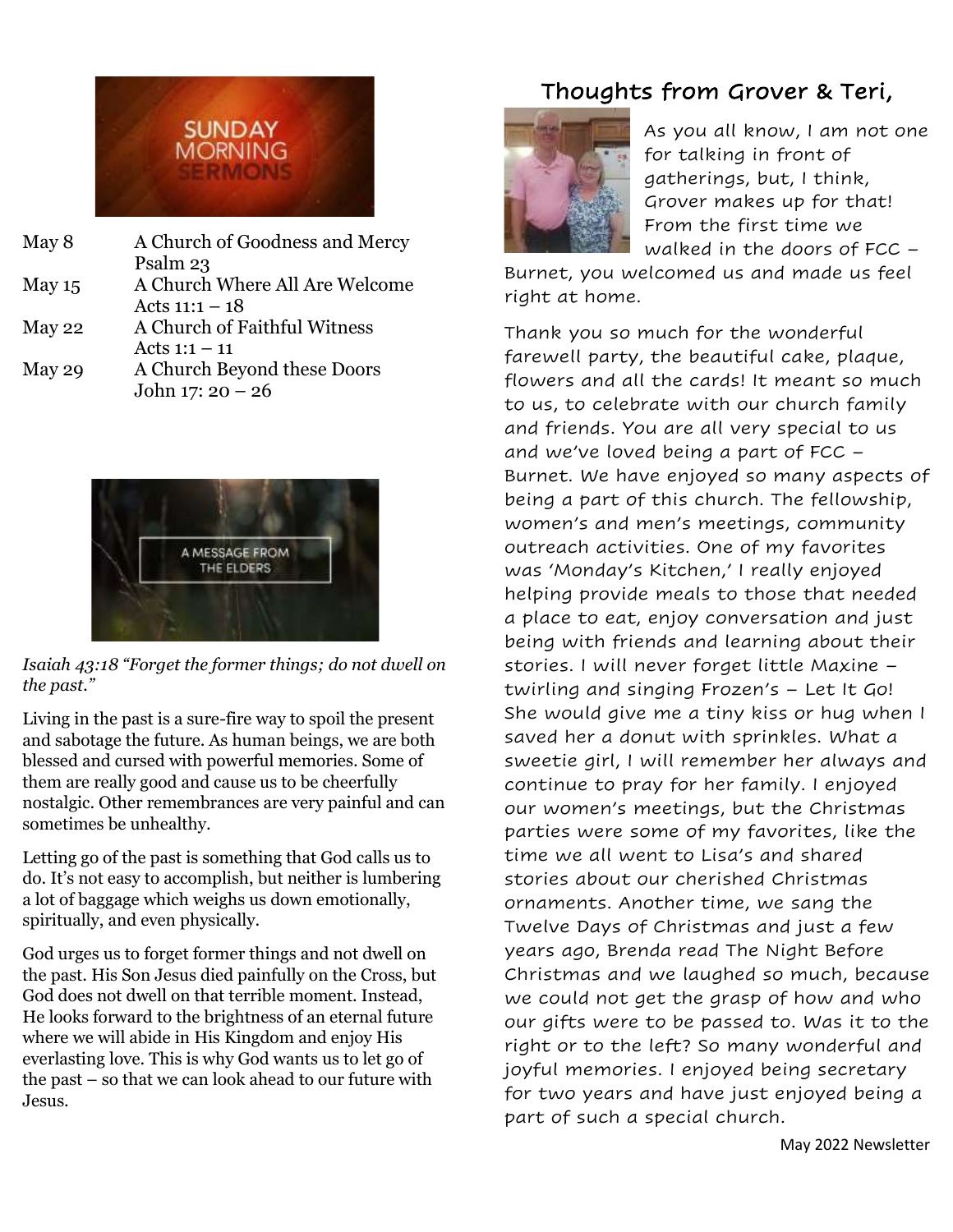This is a sad moment in our lives as I/we part ways with the very Church Family that I/we have joined together with - in Worship, Communion, and fellowship (almost) every Sunday for better than a decade.

I look back at the good times and there were many. I guess that my favorite was participating in the leadership. You may ask why? Well, it is quite simple. When you give of your time and talents, which we all have, you are rewarded greatly… probably not in gold or silver, but a feeling inside that cannot be bought with gold or silver, not even Bitcoin.

My last request (and over the years there have been a lot) is to ask yourself each time you walk into Church… how can I serve for the betterment of this Church and in turn,

this Church service to our God!!!

Hopefully, our next church will be as special as this one. But I



know that it will have big shoes to fill. As you all know, I am so nervous about living in the country! I am such a "city girl" and feel like it is going to be like the old TV show 'Green Acres.' Literally, laughing out loud – our four-legged neighbors and me will have to learn to co-exist!

Much love and thank you, again!

Teri & Grover





It has been an exciting month. There were two Worship Work Board meetings. The first was a special meeting, on April 6th for the board to vote on the Search Committees recommended Pastoral candidate, Teresa Trusner. After a presentation of her qualifications and a review of the proposed contract the board unanimously voted to present her to the congregation.

The normal monthly board meeting also took place on April 20th. It was a very productive meeting. The Elders, reported by Ron, talked about the history of the Care Groups. It was reported that there would be an increased effort for the Elders to communicate with members who have missed church. It was also relayed that if any member felt that if they need to speak with an Elder to reach out to them. The Deacons, as reported by Marilyn, continue to review the best way to serve the membership during the Communion and Offering. Their goal is to make it work as smoothly as possible. The first time to try this was Sunday, April 24th. If you have a comment on how it works, or have a suggestion do not hesitate to speak with any Deacon. The Committee Council, reported by Michele, reported that the team has been working on quite a few things and how well they work together. The reception for Grover and Teri, on April 24th, was reported. The next event will be Mother's Day where flowers will be available.

For his Pastor report Bill said that the Lent season had gone well. He will be attending the Bluebonnet Area Assembly in Gonzales scheduled for Saturday May 14th. As a side note this meeting will be available as a Zoom meeting. Jonnie will be having a Watch Party at the church so everyone who is interested is invited to attend.

Unfinished business. Working on making a decision on our Church Sponsored Student Scholarship. At the present time there is one candidate and we expect a second one as well. The deadline for applications is May 11th. We are still in the process of getting the paperwork completed to invest the \$10,000 Howell Fund. I have also asked if we can invest the money appropriated for the air conditioner until it is needed. The board also reviewed a membership voting rights issue. Bennie and Ron, with Bill's support, volunteered to review the verbiage in our Church constitution. If any change is required it will be brought forward to the congregation to vote on it.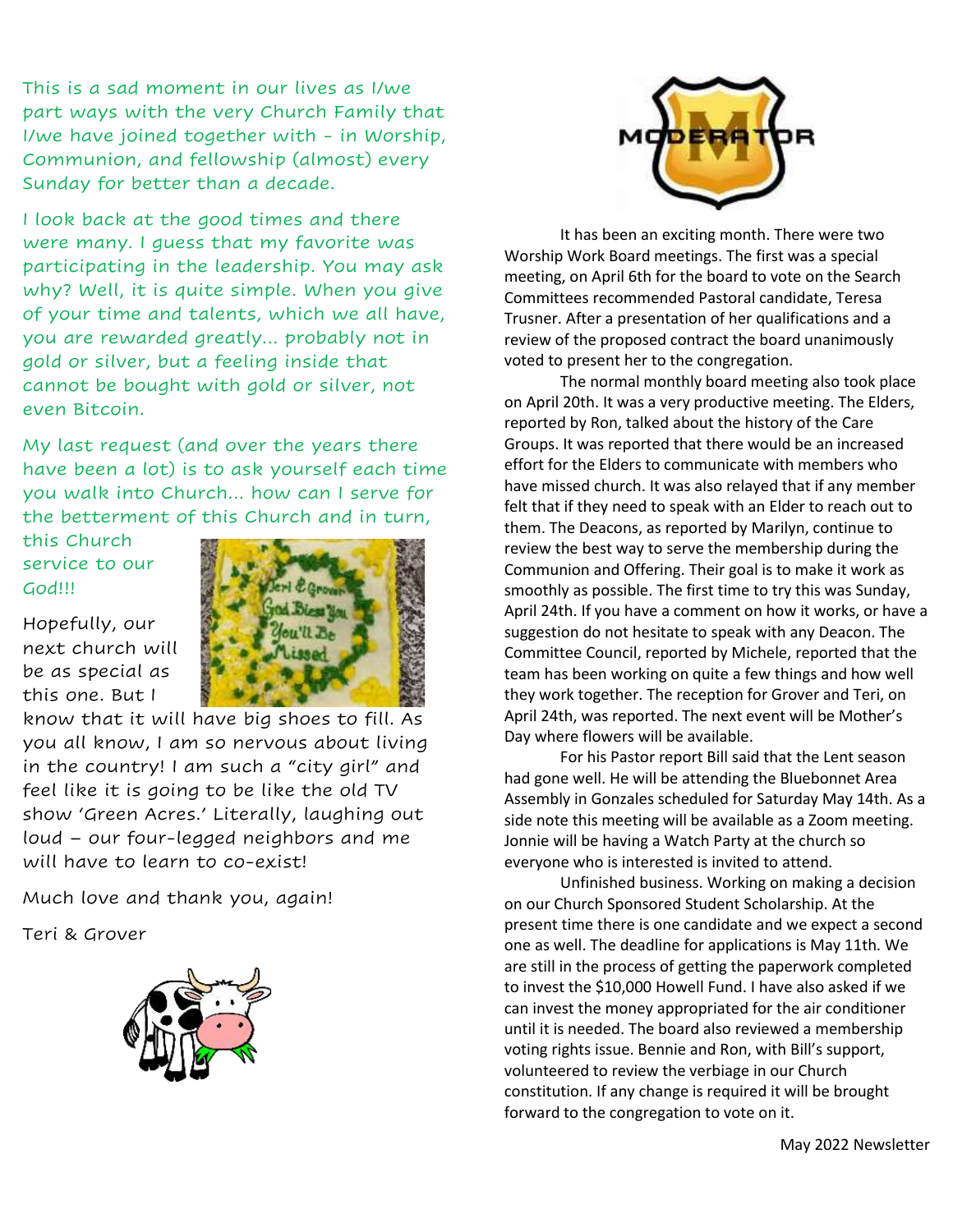New business. We discussed the visit from Pastor Teresa Trusner scheduled for April 24th. As each of you know it went well. In conjunction with this the board also discussed the scheduled Congregational Vote scheduled for after service on May 1st. We also reaffirmed that the monthly church luncheon would be moving back to the first Sunday of each month. Lastly Bennie will check into the possibility of closing out the Church Extension Demand Fund. He will request a current statement of funds before any further action is taken.

We have continued to have excellent sermons for the month of April. On April 3rd we had returning guest minister, Rev. Mari Lyn Jones, who spoke on "Anticipating Gods New Thing". On April 10th Rev. Bill Howden asked us if we were "Making Room for Christ to Enter." Bill also spoke on April 17th helping us understand "A New Day Dawns." We closed out the month, April 24th, with our Pastoral candidate, Pastor Teresa Trusner telling us there is "Hope." If you missed any of these sermons or want to revisit them they are all available on the Church website at www.fccburnettx.org/sermons/.

February 9th board meeting:

We had an excellent meeting. The Elders reported by Ron on members who needed their/our support. The Deacons reported by Marilyn have settled on how the schedule for their duties are set up. I will add at this point that it continues to evolve based on the attendance, and seating arrangements, at each service. Michele reported for the Counsel Committee that we raised \$170 for the Child Welfare Board through the Noisy Offering. As a reminder this will be our designated Noisy Offering designee every other month. She also reported that plans for the Easter services are underway. She also reported as the Search Committee Chair that a job request, with description, had been added to the Southwest Regional website.

For his pastor report Bill apologized for being gone two weeks in a row. As you probably remember his wife, Jan, had back surgery which turned out to be very successful. He was also looking forward to his second meeting with the Care groups. He also reminded all of the board, but this also pertains to all the members, to let him know if there are prayer requests during the week to let him know.

No unfinished business was concluded so all items were referred forward.

New business discussions: Received a scholarship application. Bennie is working to get information on how much is available to give out this year. Bennie is also in the process of setting up the account for the Howell's contribution. As a reminder it is always available to contribute to. Jonnie continues to work on the directories.

The board also discussed the matter of voting rights for the membership. Once this is ready, we will bring it to the entire congregation. Lastly Marilyn was in the process of organizing the kitchen.

March 9th board meeting:

Another excellent meeting that was a little less attended due to my mess up with Zoom and Ron and Marilyn being on their cruise. The only committee reports were by Michele. The Committee Counsel is focusing on Lent and Easter. The Search Committee is scheduling a second conversation with a candidate. As an aside continue to pray for this committee to help make the best decision possible for our church.

Bill's pastor report included asking how the Ash Wednesday service was received. Those in attendance were appreciative of his taped message as well as the contributions of Ron for presiding, Susan for her music, and Michele for her help with the Communion. Bill will also be taping a message for the Maundy Thursday service. It sounds very interesting so please be sure to join the service on Thursday, April 14th at 6:00pm. The service is titled "Finding Our Place at Jesus." Finally, Bill gave some information regarding a program he heard about for small churches in Texas and Oklahoma. He and I attended a Zoom meeting on this subject. I will give an update on this if we, the board, decide to move forward with it.

No decisions on unfinished business.

New business discussions: The board voted to extend Bill Howland's contract for the months of April, May, and June. Bennie reported that \$315 had been received in the Week of Compassion offering.

Marilyn has reminded us, at church services, that contributions to this can be made year-round. 100% of your contributions goes toward your individual designees. Lastly, with the next board meeting falling on the week of Easter it was decided to move it back one week to Wednesday, April 20th, at 7:00pm. If you are interested in attending you are more than welcome to meet at the church, or on the Zoom meeting, which I know will be available since Ron is back. If you made it this far, I applaud you! Until next month may God continue to bless you!

Wayne

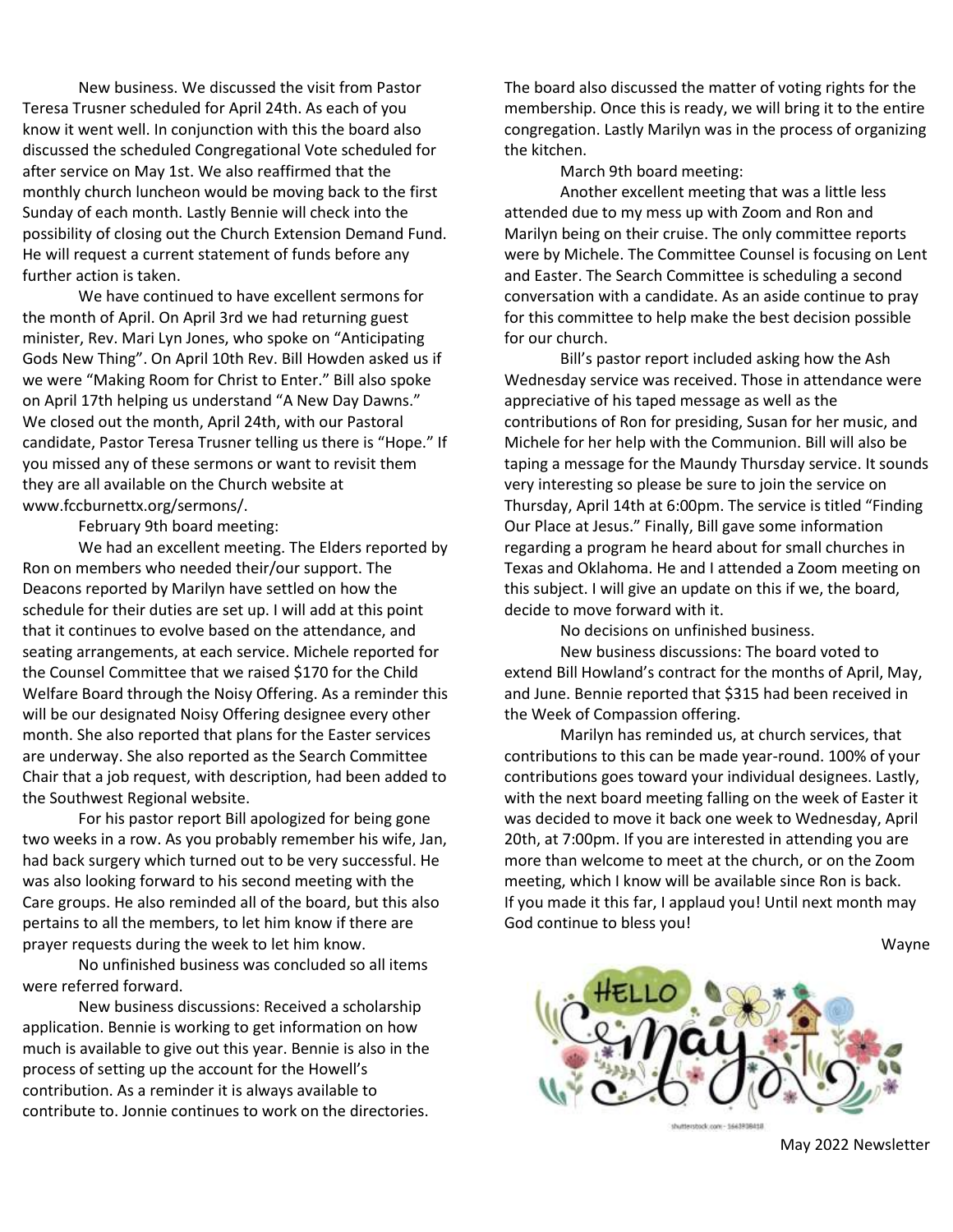# **The Flowering Cross**

The flowering of the cross represents the transition from Good Friday to Easter, from meditation on Jesus' death to joyful celebration of his resurrection. The ceremony transforms a barren cross, a reminder of Jesus' death, into an Easter symbol. Covered with fresh, living flowers, the cross serves not only as an emblem of Jesus' resurrection but also of the continuing presence of Christ among today's Christians. In another variation of this ceremony worshipers cover the cross with homemade butterflies, another symbol of new life.





Willis Marie Howell (Grover's mom) is going to turn 100 years old on May 14<sup>th</sup>.

If you would like to send her a card, here is the mailing address:

> 915 Muecke Drive Karnes City, TX 78118

#### **How to Use Zoom**

What is Zoom? Zoom is an online group meeting platform that allows us to all join each other in a virtual meeting room. The meeting host will schedule the meeting and provide a meeting invitation which will allow you to join the meeting. You can join the meeting via video where people can see you and you can see others or just through a normal telephone call. If you decide to join using video, your device will need a camera and a microphone. When you join using video you can choose whether you want to be seen or not. If you decide to join via a normal telephone call, then all you need is your phone.

> [Click here for a PDF](https://static1.squarespace.com/static/508590e6e4b02e0cbd20fcfc/t/5f72365f0fd0853d37817c68/1601320544279/How+to+use+Zoom.pdf) link [explaining how to use Zoom](https://static1.squarespace.com/static/508590e6e4b02e0cbd20fcfc/t/5f72365f0fd0853d37817c68/1601320544279/How+to+use+Zoom.pdf)

# **Burnet County Hunger Alliance**

[The Burnet County Hunger Alliance](http://www.burnetcountyhungeralliance.org/) (BCHA) is a volunteer group of food pantries, churches, school administrators, elected officials, area leaders and active citizens who have committed to end hunger in Burnet County.

Visit their website for [information on food](https://www.burnetcountyhungeralliance.org/food-locations/)  [locations in Burnet County,](https://www.burnetcountyhungeralliance.org/food-locations/) and a [list of](https://www.burnetcountyhungeralliance.org/organizations/)  [organizations](https://www.burnetcountyhungeralliance.org/organizations/) that are coordinating efforts to end hunger in the county.

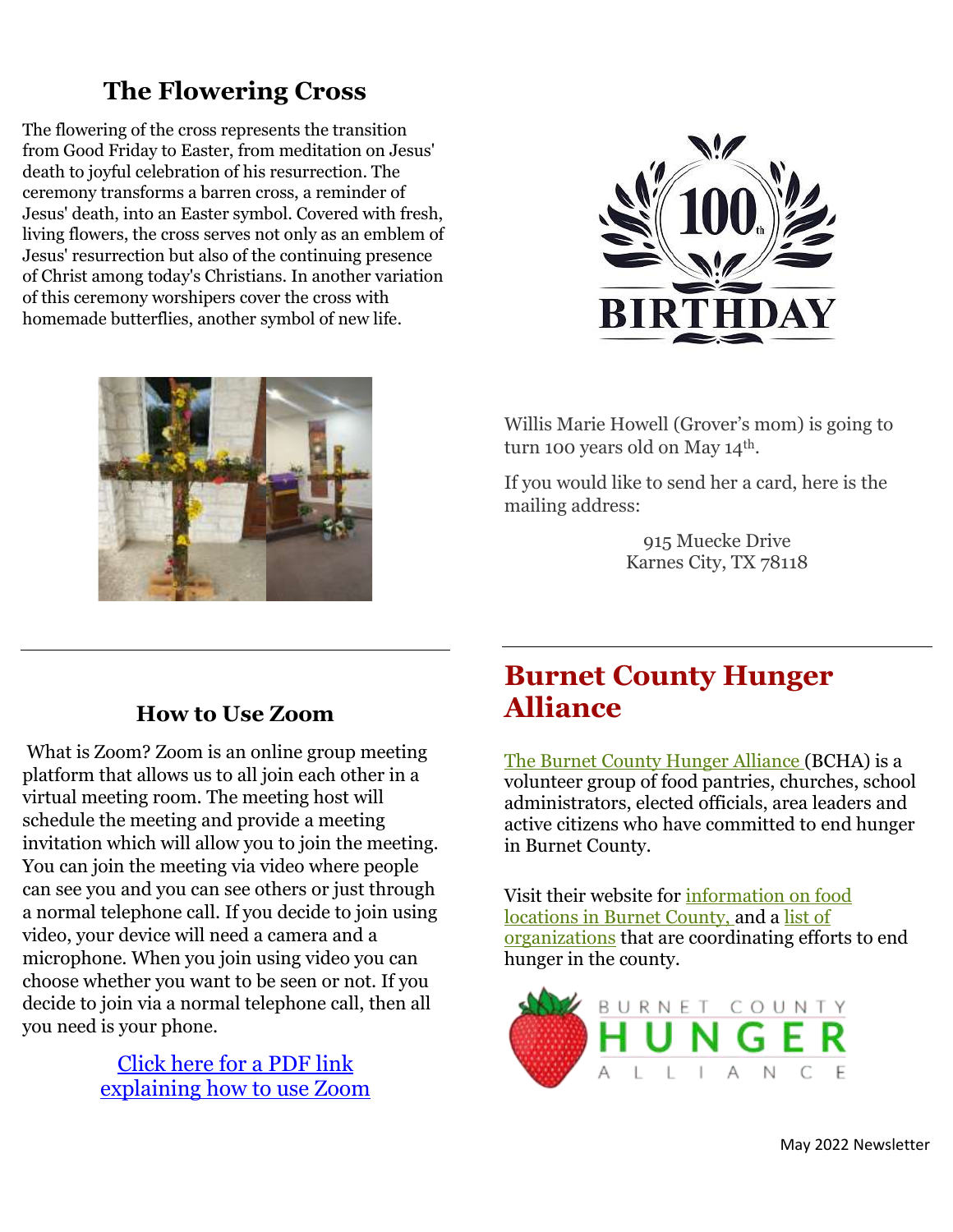### **First Christian Church (Disciples of Christ) Serving Schedule May 2022**

|          | <b>ELDER</b><br>Joys/Concerns<br><b>Communion Prayer</b><br><b>Stewardship Prayer</b> | <b>DEACONS</b><br>Prepare/Serve<br>Communion<br><b>Offering</b> | <b>WORSHIP LEADER</b><br>Welcome &<br>Announcements<br>Call to Worship<br><b>Invocation &amp; Prayer</b> |
|----------|---------------------------------------------------------------------------------------|-----------------------------------------------------------------|----------------------------------------------------------------------------------------------------------|
| May 01   | Hank Holt                                                                             | <b>Sharon Tippie</b><br>Linda Guess                             | <b>Ron Petrick</b>                                                                                       |
| May 08   | <b>Ron Petrick</b>                                                                    | <b>Marilyn Petrick</b><br>Wayne Spiekermann                     | <b>Jonnie Stark</b>                                                                                      |
| May $15$ | Michele Darling                                                                       | Jonnie Stark<br>Linda Guess                                     | <b>Sharon Tippie</b>                                                                                     |
| May 22   | <b>Bennie Clark</b>                                                                   | <b>Sharon Tippie</b><br><b>Marilyn Petrick</b>                  | <b>Ron Petrick</b>                                                                                       |
| May 29   | Hank Holt                                                                             | Linda Guess<br>Wayne Spiekermann                                | Jonnie Stark                                                                                             |

The Elder is responsible for Joys/Concerns; Communion Prayer; Stewardship Prayer Communion Preparation: Covid Approved Containers

If you are unable to serve on the day you are scheduled, please notify the Office Administrator and a replacement will be assigned.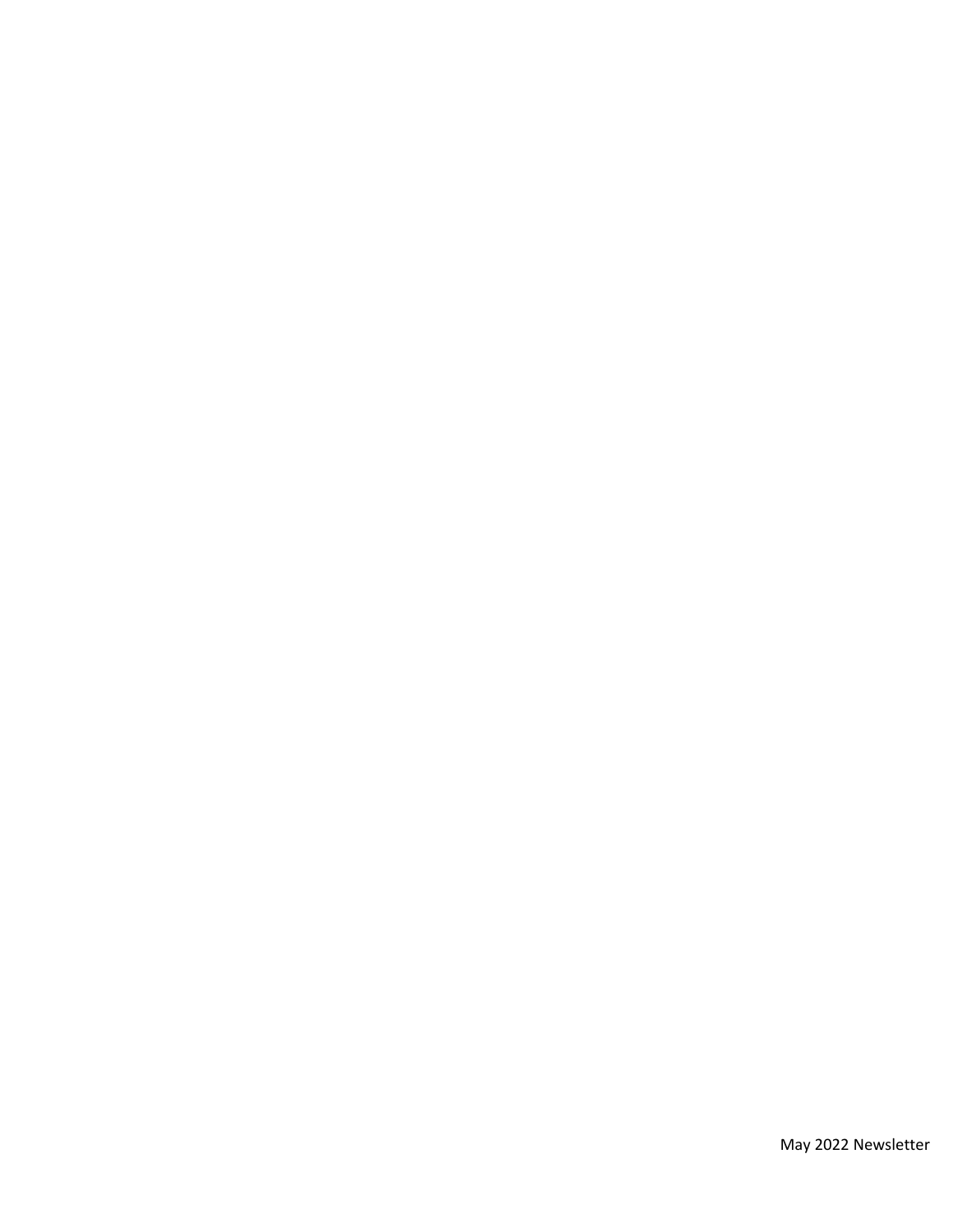

# May 2022

#### *Seasons and Colors of the Christian Year*

*04/13 - 06/04 Eastertide (white)*

| Sunday                                                                                                                                                                                                                                             | Monday                                                                  | <b>Tuesday</b> | Wednesda<br>$\mathsf{y}$                                     | <b>Thursday</b>         | Friday                                                                              | Saturday                                                                                                           |
|----------------------------------------------------------------------------------------------------------------------------------------------------------------------------------------------------------------------------------------------------|-------------------------------------------------------------------------|----------------|--------------------------------------------------------------|-------------------------|-------------------------------------------------------------------------------------|--------------------------------------------------------------------------------------------------------------------|
| 3rd Sunday of<br>$\mathbf{1}$<br>Easter<br>9:30a Sunday School<br>10:45a Worship<br><b>NOISY OFFERING</b><br><b>CONGREGATIONA</b><br><b>L BOARD</b><br><b>MEETING FIRST</b><br><b>SUNDAY</b><br>${\rm LUNCHEON}$<br><b>Marilyn Petrick's</b><br>BD | $\mathbf 2$                                                             | $\mathbf{3}$   | 4                                                            | $\overline{\mathbf{5}}$ | $\pmb{6}$                                                                           | $\overline{7}$                                                                                                     |
| 4th Sunday of<br>8<br>Easter<br>9:30a Sunday School<br>10:45a Worship<br><b>MOTHER'S DAY</b>                                                                                                                                                       | $\boldsymbol{9}$                                                        | 10             | 11<br>6:30p Elder's<br>Meeting 7:00p<br><b>Board Meeting</b> | 12                      | 13                                                                                  | 14<br><b>BBA/LRGVD</b><br><b>AREA</b><br><b>ASSEMBLY</b><br><b>ZOOM</b><br><b>WATCH</b><br><b>PARTY</b><br>9a - 4p |
| 5th Sunday of<br>15<br>Easter<br>9:30a Sunday School<br>10:45a Worship                                                                                                                                                                             | 16                                                                      | 17             | 18                                                           | 19                      | 20                                                                                  | 21                                                                                                                 |
| 6th Sunday of<br>22<br>Easter<br>9:30a Sunday School<br>10:45a Worship                                                                                                                                                                             | 23<br><b>NEWSLETTER</b><br><b>ARTICLES</b><br><b>DUE</b>                | 24             | 25                                                           | 26                      | 27<br><b>NEWSLETTER</b><br><b>ARTICLES</b><br><b>FINAL ENTRY</b><br><b>DEADLINE</b> | 28                                                                                                                 |
| 7th Sunday of<br>29<br>$\operatorname{Easter}$<br>9:30a Sunday School<br>10:45a Worship<br>Pentecost Special<br>Offering                                                                                                                           | 30<br><b>MEMORIAL DAY</b><br><b>OFFICE CLOSED</b><br><b>FOR HOLIDAY</b> | 31             |                                                              |                         |                                                                                     |                                                                                                                    |